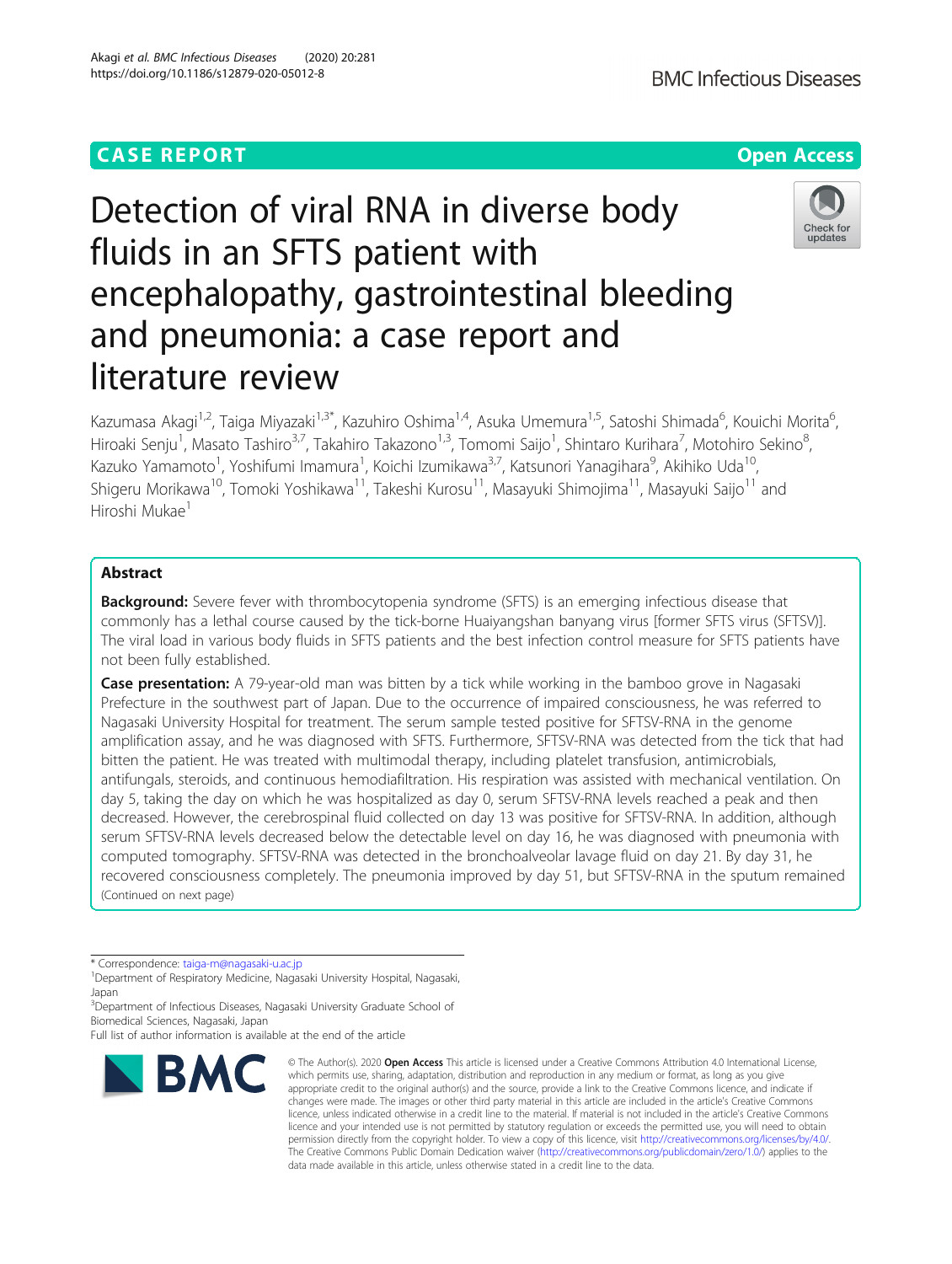# Akagi et al. BMC Infectious Diseases (2020) 20:281

# (Continued from previous page)

positive for approximately 4 months after disease onset. Strict countermeasures against droplet/contact infection were continuously conducted.

**Conclusions:** Even when SFTSV genome levels become undetectable in the serum of SFTS patients in the convalescent phase, the virus genome remains in body fluids and tissues. It may be possible that body fluids such as respiratory excretions become a source of infection to others; thus, careful infection control management is needed.

Keywords: SFTS, Viremia, Encephalopathy, Pneumonia, Case report

# Background

Severe fever with thrombocytopenia syndrome (SFTS), an infectious disease caused by the tick-borne Huaiyangshan banyangvirus [former SFTS virus (SFTSV)], Banyangvirus [former Phlebovirus] genus, Phenuiviridae (former Buniyaviridae) family [\[1](#page-5-0)]. SFTS is a viral hemorrhagic fever with a high case fatality rate. Patients with SFTS show symptoms such as a sudden fever, vomiting, diarrhea, stomachache, and general fatigue in the early phase of the disease, followed by hemorrhagic symptoms and unconsciousness in severe cases [\[2](#page-5-0), [3](#page-5-0)]. Thrombocytopenia, leukopenia and elevation in liver enzymes are commonly demonstrated in blood examination. In Japan, the mortality rate of patients with SFTS is approximately 30% [[4\]](#page-5-0).

Since SFTSV infection in humans in China was reported in 2009, cases of SFTS have been reported in China, South Korea, and Japan [[5](#page-5-0)–[7](#page-5-0)]. While much progress toward understanding the pathophysiology and clinical characteristics of this disease has been made in recent years [\[3](#page-5-0), [8\]](#page-5-0), limited information is available about the period of viral excretion associated with complications of SFTS. Here, we report a patient with SFTS who developed viremia, encephalopathy and pneumonia and was successively treated with multimodal therapies. The SFTSV genome level was checked in the late stage of the disease in serum, cerebrospinal fluid (CSF), and sputum of the patient.

# Case presentation Patient

The patient was a 79-year-old Japanese man who lived in the southwest part of Japan. He had been undergoing hemodialysis for 4 years due to end-stage diabetic nephropathy. He had been working in a bamboo grove surrounding his house for 4 days just before admission (day − 4 to day − 1). Lightheadedness occurred on day − 1, and the next day, he visited a local clinic (day 0). A blood test showed thrombocytopenia [platelet count of  $71,000/\mu L$  (normal range 158,000-348,000/ $\mu L$ )] and elevated liver enzymes [aspartate transaminase of 287 U/L (normal range 13–30 U/L) and alanine transaminase of 139 U/L (normal range 10–42 U/L)]. Impaired consciousness occurred, and he was then referred to and admitted to Nagasaki University Hospital on the same day (day 0).

# Physical findings on admission day

On admission (day 0), the patient showed drowsiness with a Japan Coma Scale of II-20 and a Glasgow Coma Scale of 14/15 (E3V5M6). He had a body temperature of 38.4 °C, blood pressure of 141/75 mmHg, pulse rate of 84 beats/min, and respiratory rate of 16 breaths/min. Oxygen saturation was 92% on room air. A swollen tick by blood sucking was attached on the surface of the right precordium (Fig. 1). Palpable cervical and inguinal lymph nodes were found on the right side. He had

Fig. 1 A swollen tick biting the right precordium of the patient (black arrow). SFTSV-RNA was detected from this tick and the patient

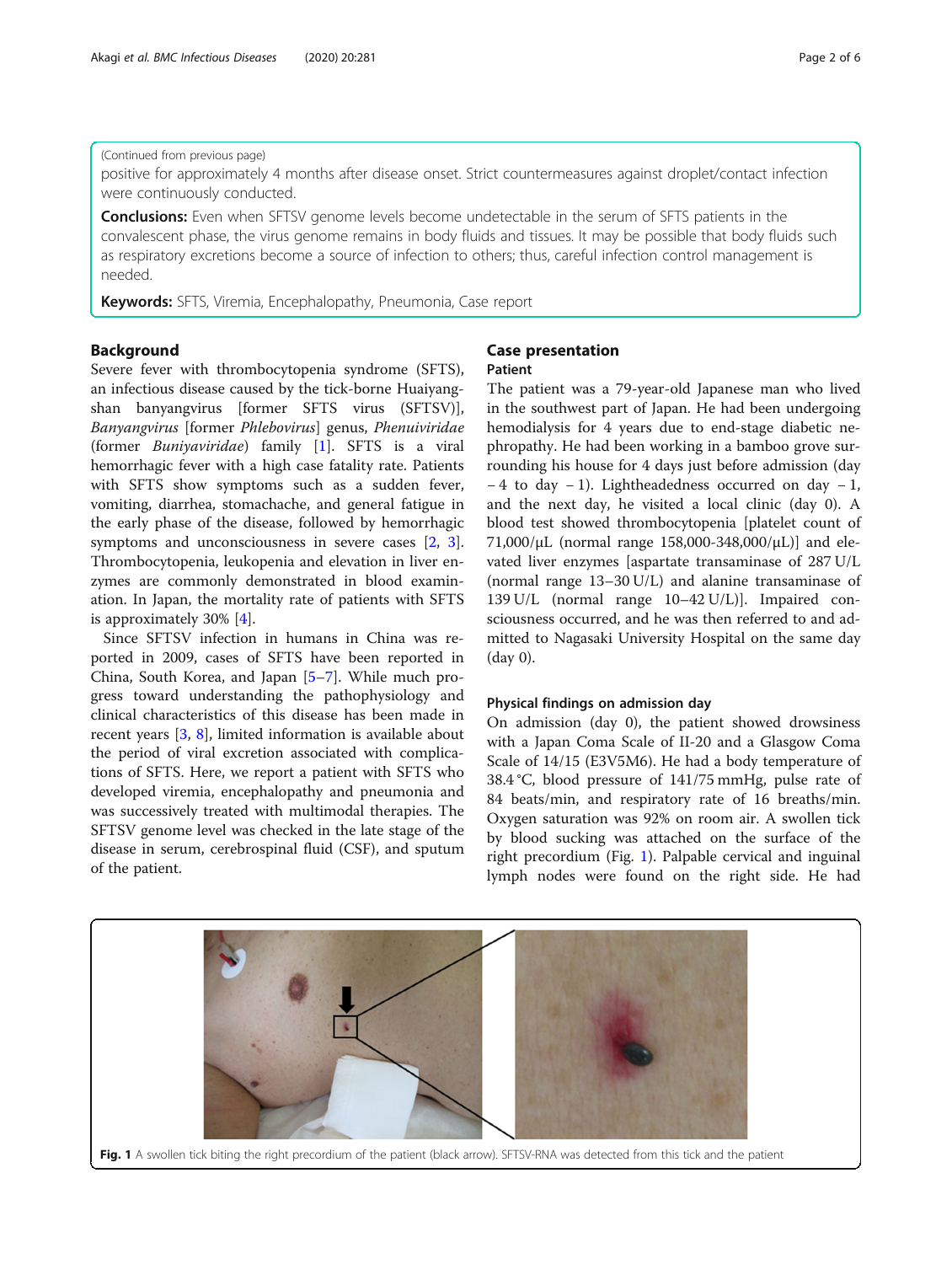multiple unraised red spots on the left thigh and erythema associated with exfoliation on the groin of both sides. His chest/abdomen examination did not reveal any abnormal findings. Neck stiffness was not apparent.

# Laboratory and imaging findings on admission day

Blood test results from the first examination are shown in Additional file [1.](#page-5-0) The hematology test showed pancytopenia, with a white blood cell count of 1800/μL (normal range  $3300-8600/\mu L$ ), hemoglobin of  $10.9 \text{ g}/dL$ (normal range 13.7–16.8 g/dL), and platelet count of 52, 000/μL. Biochemistry tests showed elevation in liver enzymes [aspartate transaminase of 347 U/L, alanine transaminase of 151 U/L, γ-glutamyltransferase of 109 U/L (normal range 13–64 U/L), and lactate dehydrogenase of 878 U/L (normal range 124–222 U/L)]. The serum levels of ferritin and soluble interleukin-2 receptor were 2627 ng/mL (normal range 40–465 ng/mL) and 2135 U/mL (normal range 127–582 U/mL), respectively. Hemophagocytosis was observed in bone marrow aspirates. Blood culture revealed no microorganisms. Right axillary lymphadenopathy was observed in a chest and abdominal radiograph/contrast-enhanced computed tomography (CT) scan. There were no particularly abnormal findings in a noncontrast head CT scan, electrocardiogram, or echocardiograph.

# Clinical course

On admission (day 0), differential diagnoses included SFTS and rickettsial infections. In accordance with the treatment for severe rickettsial infections, we started infusion of minocycline (200 mg/day) and levofloxacin (500 mg/day) combined with platelet transfusion and recombinant human thrombomodulin administration (8320 U/day) (Fig. [2\)](#page-3-0). Intravenous immunoglobulin was given as an adjunct therapy. On day 1, unconsciousness rapidly progressed, and a generalized seizure with respiratory failure occurred. His respiration was supported with mechanical ventilation, and systemic management, including continuous hemodiafiltration, was initiated in an intensive care unit. Administration of meropenem (3 g/day) was also started. On day 2, a real-time quantitative reverse transcription-polymerase chain reaction (qRT-PCR) assay for SFTSV, which was performed as described previously [\[9](#page-5-0)], was positive  $(5.97 \log_{10} \text{copies})$ mL) in the serum. Furthermore, qRT-PCR for the tick that had bitten the patient was positive (see Additional file [2](#page-5-0)). No Rickettsiaceae, including Orientia tsutsugamushi and Rickettsia japonica, was detected by duplex real-time PCR [[10\]](#page-5-0) using blood and eschar samples.

We administered 200 mg/day hydrocortisone from day 2 considering the possibility of relative adrenal insufficiency. The levels of liver enzymes significantly increased on day 4, and minocycline, levofloxacin and immunoglobulin preparations were discontinued. Because β-D glucan levels increased at 131.1 pg/mL (MK-II assay; negative cutoff value < 20 pg/mL) and both serum *Aspergillus* and *Candida* antigen were positive with a value of 4.6 for Aspergillus antigen (negative cutoff index  $< 0.5$ ), the central venous catheter was replaced, and presumptive therapy with caspofungin 70 mg/day was initiated (Fig. [2\)](#page-3-0). After that, serum Cryptococcus antigen was positive (titer; 1:1), and considering the possibility of trichosporonosis, voriconazole 280 mg/day was added to the treatment regimen. On day 5, the serum SFTSV-RNA level reached a peak  $(9.31 \log_{10} \text{ copies/mL})$  and then decreased. On day 6, severe melena appeared. Lower gastrointestinal endoscopy showed mucous and bloody stool, intestinal edema, and severe rectal hemorrhage. A stool culture detected Candida glabrata. On day 8, β-D glucan levels further increased to 425.5 pg/mL, and a blood culture detected Candida glabrata; therefore, we judged that bacterial translocation occurred from the intestine. Caspofungin and voriconazole were changed to liposomal amphotericin B 250 mg/day, and meropenem was changed to the combination therapy with tazobactam/piperacillin and vancomycin. The levels of liver enzymes peaked on day 8, after which they tended to decrease. After day 12, platelet transfusion became unnecessary. Because impaired consciousness continued even after the sedative was discontinued, encephalopathy was suspected. A lumbar puncture was performed on day 13, and CSF was obtained. The qRT-PCR of CSF to detect SFTSV was positive with a value of  $4.10 \text{ log}_{10}$  copies/ mL. On day 16, the serum SFTSV-RNA level dropped below the detectable level. On day 31, the patient was discharged from the intensive care unit, and the level of consciousness improved approximately one month after disease onset. There was a swollen right axillary lymph node at the first examination, which remained swollen after viruses disappeared from the blood (Fig. [3\)](#page-4-0). However, we could not judge whether SFTSV remained in the lymph node because we did not perform a lymph node biopsy.

Although a chest CT scan on admission did not show clear pneumonia findings, infiltrative shadows on the basal area of both lungs were found by a chest CT scan on day 9 (Fig. [3](#page-4-0)). In bronchoalveolar lavage fluid (BALF) obtained on day 21, neutrophils were predominant in the cellular fraction, but general types of bacteria were not detected, probably because broadspectrum antimicrobials had already been administered. However, Cryptococcus antigen (titer; 1:2), Aspergillus antigen (a value of 8.6), and SFTSV-RNA  $(2.51 \text{ log}_{10})$ copies/mL) were detected, and Aspergillus niger was cultured from the BALF. Therefore, we speculated that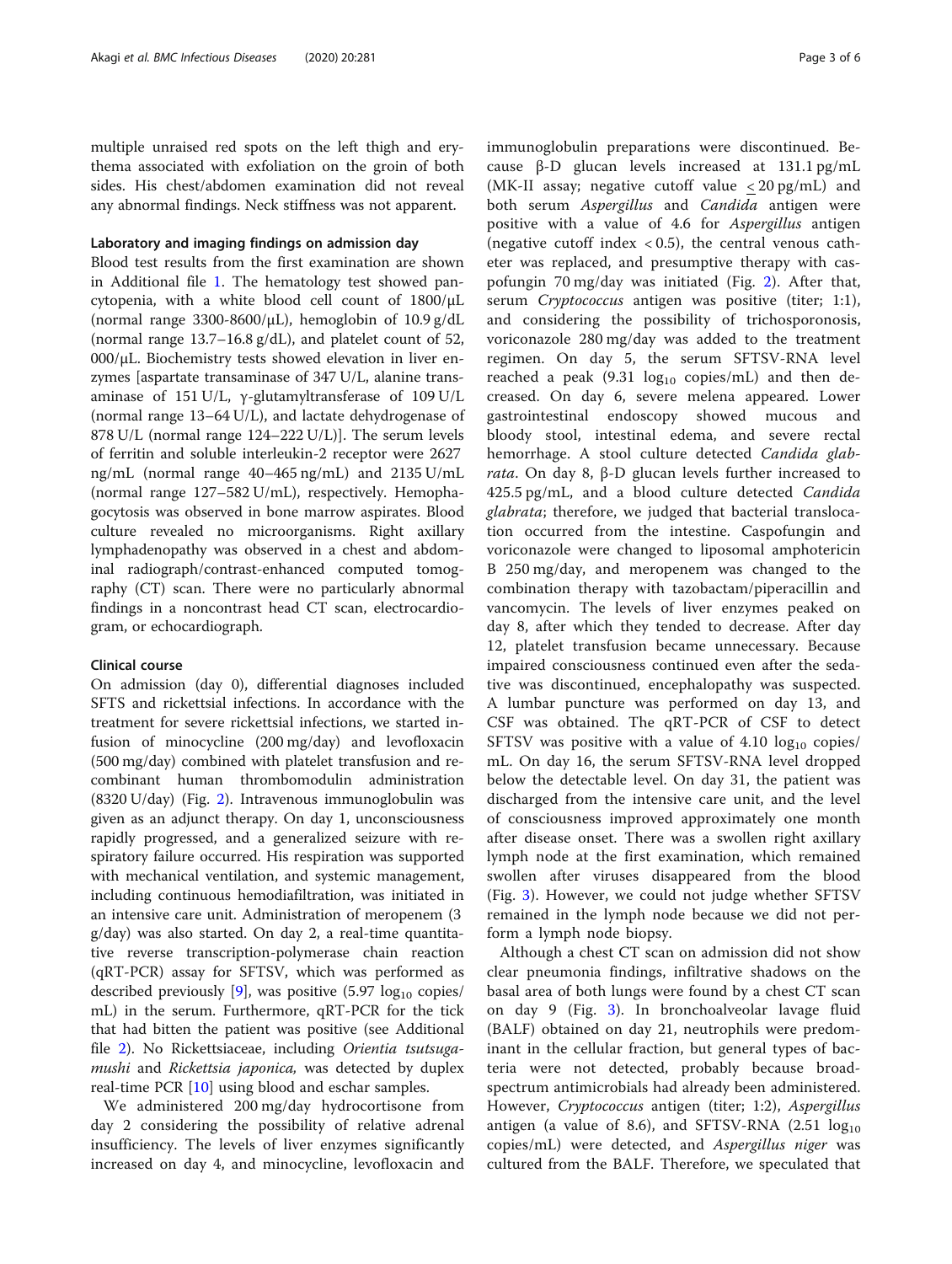<span id="page-3-0"></span>

fungal pneumonia was induced by transient immunosuppression caused by SFTSV infection and continued liposomal amphotericin B administration. A chest CT scan on day 30 showed that infiltrative shadows were organized overall. Liposomal amphotericin B and tazobactam/piperacillin were discontinued on days 37 and 42, respectively. A slight ground-glass opacity remained, but infiltrative shadows improved on day 51. Although β-D glucan levels remained high and Aspergillus antigen was persistently positive, there was no relapse of aspergillosis or candidemia. SFTSV-RNA was persistently detected in the sputum until day 71 despite its disappearance in the blood on day 16. After confirming that SFTSV-RNA became negative in the sputum on day 127, we stopped performing droplet isolation precautions on the patient.

# Discussion and conclusions

A meta-analysis on risk factors for mortality in patients with SFTS has shown advanced age; high viremia levels; low albumin levels; low platelet count; high aspartate transaminase, alanine transaminase, lactate dehydrogenase, and creatine kinase levels; and prolonged activated partial thromboplastin time [\[11](#page-5-0)]. The patient met all of the above factors, and his disease state was severe.

Patients with SFTS are prone to develop encephalopathy [[12](#page-5-0), [13\]](#page-5-0). Cui et al. reported that 19% of patients with SFTS developed encephalopathy, and of these, the mortality rate was 44.7% [\[12\]](#page-5-0). In their study, early symptoms mainly included dimness of vision, bad feeling, cramp, sleepiness, and coma, which occurred within approximately 5 days after disease onset. Most risk factors for encephalopathy were consistent with the aforementioned factors related to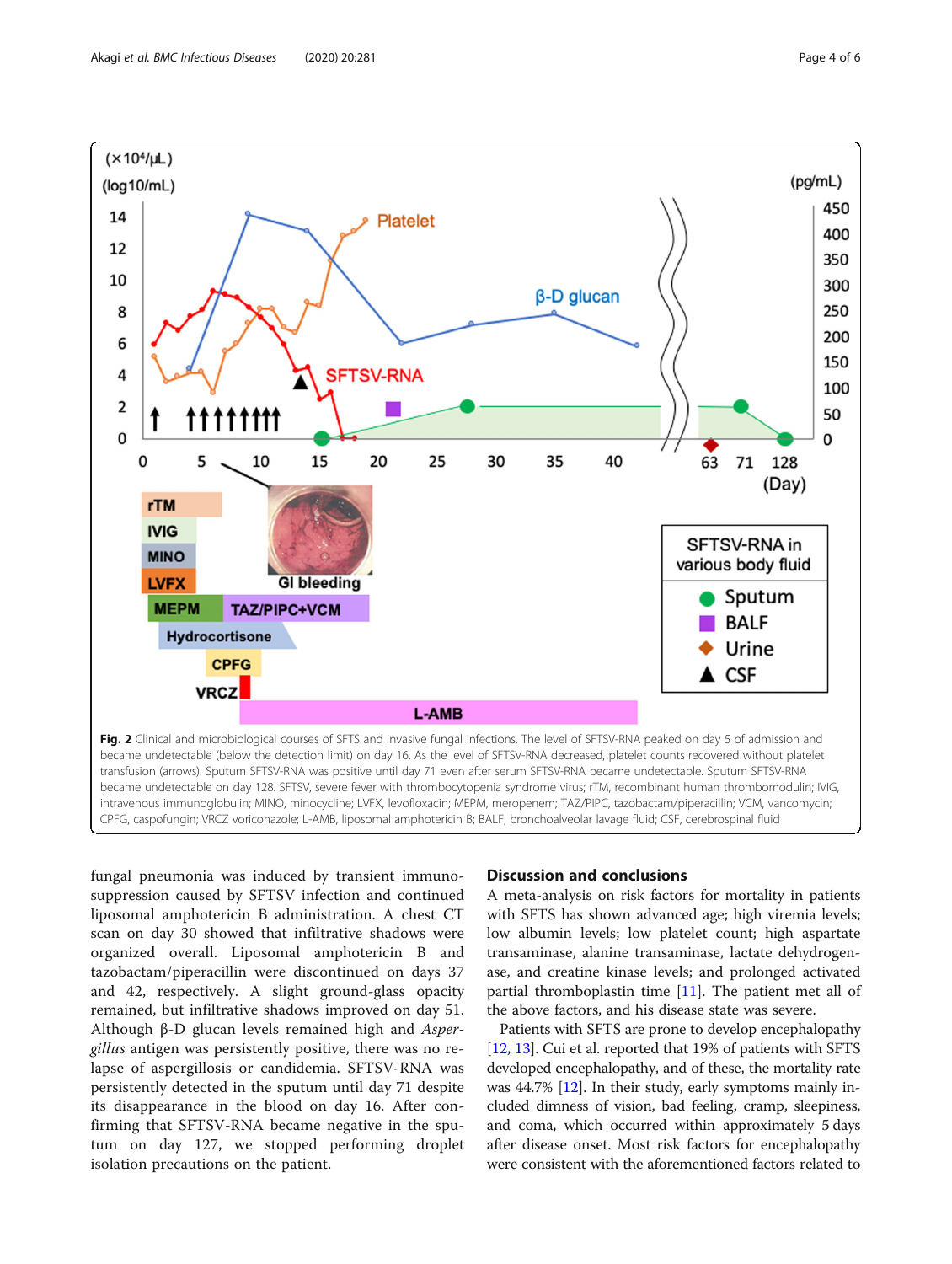<span id="page-4-0"></span>

poor prognosis. In addition, Park et al. reported that CSF analysis exhibited glucose and protein levels within the normal range, an increase in cell count in the CSF was not remarkable, and the SFTSV genome was positive in 75% of cases [\[13](#page-5-0)]. These findings, along with the findings in this study, may be an important piece of information to advance our understanding of the pathophysiological mechanisms of encephalopathy in SFTS patients. Encephalopathy/encephalitis is a common complication of SFTS, and SFTSV-RNA is frequently detected, especially in the CSF of patients with symptoms or signs of central nervous system manifestations [\[13\]](#page-5-0). Although a positive PCR result for the SFTSV genome does not necessarily indicate infectivity of the virus unless culture isolation of live virus is not demonstrated, strict contact isolation precautions should be considered when performing CSF study in SFTS patients regardless of serum viral load.

In previous reports, SFTSV was detected not only in the blood and CSF but also in the urine, gastric juice, sputum, and semen [\[9](#page-5-0), [14\]](#page-5-0). A case in which viruses did not disappear after plasma exchange has also been reported [\[14](#page-5-0)]. Moreover, there were several case reports that strongly suggest droplet infection [[15](#page-5-0)], including a case in which a patient with SFTS developed severe pneumonia in an early stage after disease onset, and two caregiving family members also developed SFTS [\[16](#page-5-0)]. In addition, there was a case report of SFTS development in two persons who did not touch the body fluid of an SFTSV-infected corpse but stayed for a long period of time in a small room where the corpse was laid, indicating a possibility of aerosol transmission of SFTSV [\[17](#page-5-0)]. In the present case, we isolated the patient in a negativepressure airborne-isolation room from the time of the first examination and managed with droplet/contact isolation precautions. Specifically, we wore N95 masks, aprons, gloves, and face shields. In the intensive care unit, isolation with curtains and zoning were maintained to promote precaution. Although blood virus levels became undetectable on day 16, the virus genome had been persistently positive in sputum, and thus, the same countermeasures against infection were continuously conducted. Virus genomes in sputum remained positive until day 79. However, we confirmed the negativity on day 127 and subsequently removed countermeasures against droplet infection. Taken together, there might be cases in which SFTS virus might remain in various fluids and tissues even after it disappears from the blood. It may be possible that body fluids such as respiratory excretions become a source of infection; thus, careful management is needed.

In conclusion, we herein present an SFTS patient in whom encephalopathy, pneumonia, and invasive fungal infections developed. SFTSV-RNA was detected in the patient and the tick that bit this patient. Although the general condition improved and serum SFTSV levels reached a peak and decreased, a high level of SFTSV-